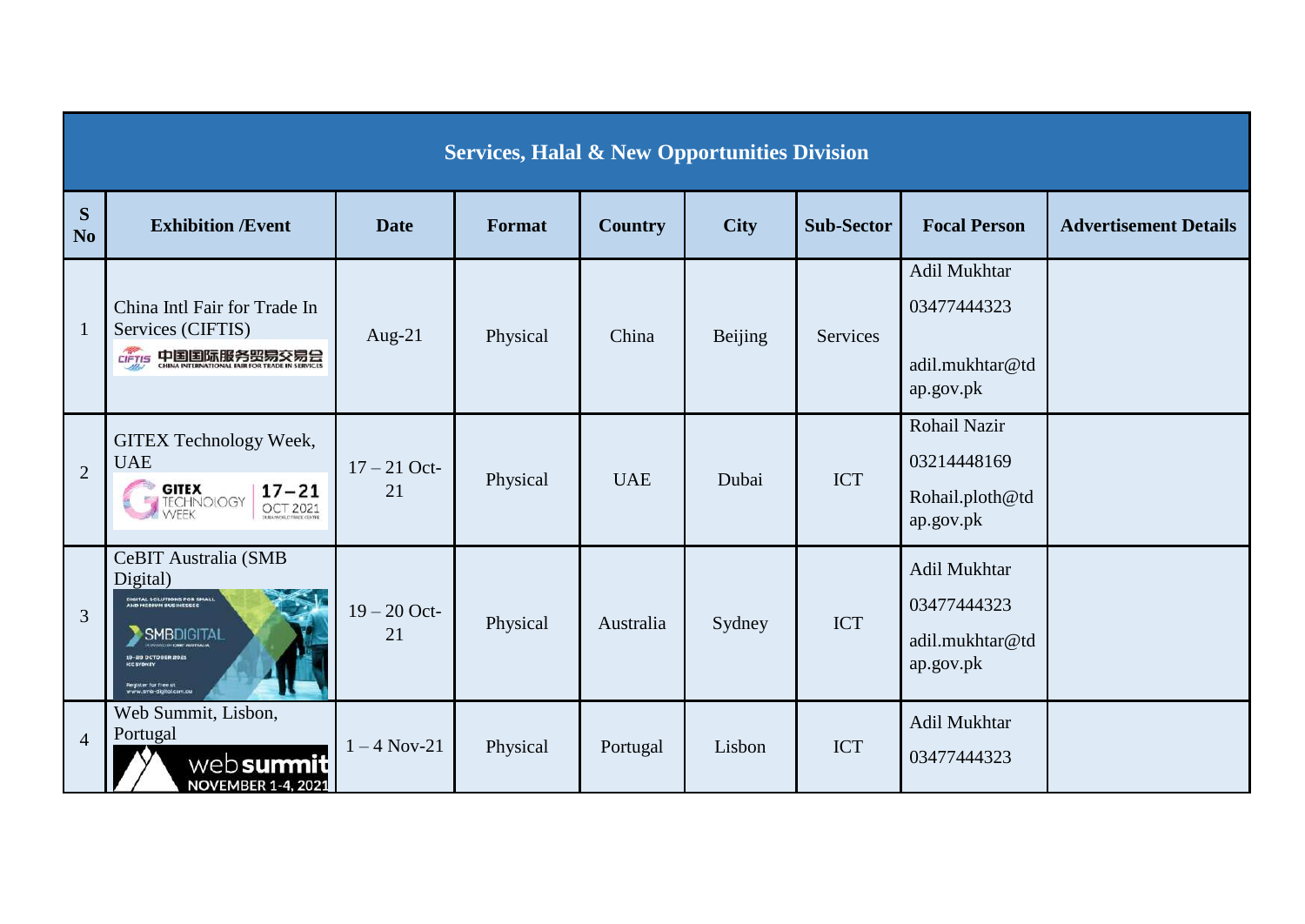|                |                                                                                                                                                                                                                                                                                          |                      |          |                 |          |            | adil.mukhtar@td<br>ap.gov.pk                                          |                                                                                            |
|----------------|------------------------------------------------------------------------------------------------------------------------------------------------------------------------------------------------------------------------------------------------------------------------------------------|----------------------|----------|-----------------|----------|------------|-----------------------------------------------------------------------|--------------------------------------------------------------------------------------------|
| $\mathfrak{S}$ | World Travel Market,<br>London<br>wtm<br><b>HYBRID</b><br>London: 1 - 3 Nov 2021<br>Virtual: 8 - 9 Nov 2021                                                                                                                                                                              | $1 - 3$ Nov-21       | Physical | England         | London   | Tourism    | Mr. Ali Yar<br>Khan, AD<br>03009572011<br>aliyar.khan@tda<br>p.gov.pk |                                                                                            |
| 6              | 8th OIC Halal Expo<br>$\left(\begin{array}{c} \bullet \end{array}\right)$<br><b>CONTES</b><br><b>CON HALAL</b><br>8" OIC HALAL EXPO<br>87<br><b>7" WORLD HALAL SUMMIT</b><br>/ ISTANIAT, COMGARIES CENTER / 1<br>New Era & New Normals:<br>Necessity of Halal Production and Consumption | $25 - 28$ Nov-<br>21 | Physical | Turkey          | Istanbul | Halal      | Rohail Nazir<br>03214448169<br>Rohail.ploth@td<br>ap.gov.pk           |                                                                                            |
| $\overline{7}$ | LEAP, Saudi Arabia                                                                                                                                                                                                                                                                       | $28 - 31$ Nov-<br>21 | Physical | Saudi<br>Arabia | Riyadh   | <b>ICT</b> | Rohail Nazir<br>03214448169<br>Rohail.ploth@td<br>ap.gov.pk           | https://epaper.brecorder.<br>com/2021/03/24/6-<br>page/attachment/123592<br>4-picture.html |
| 8              | FITUR - Intl Tourism Trade<br>Fair, Spain<br>(Fitur)<br>19-23 JAN 2022                                                                                                                                                                                                                   | $19 - 23$ Jan-<br>22 | Physical | Spain           | Madrid   | Tourism    | Mr. Ali Yar<br>Khan, AD<br>03009572011<br>aliyar.khan@tda<br>p.gov.pk |                                                                                            |